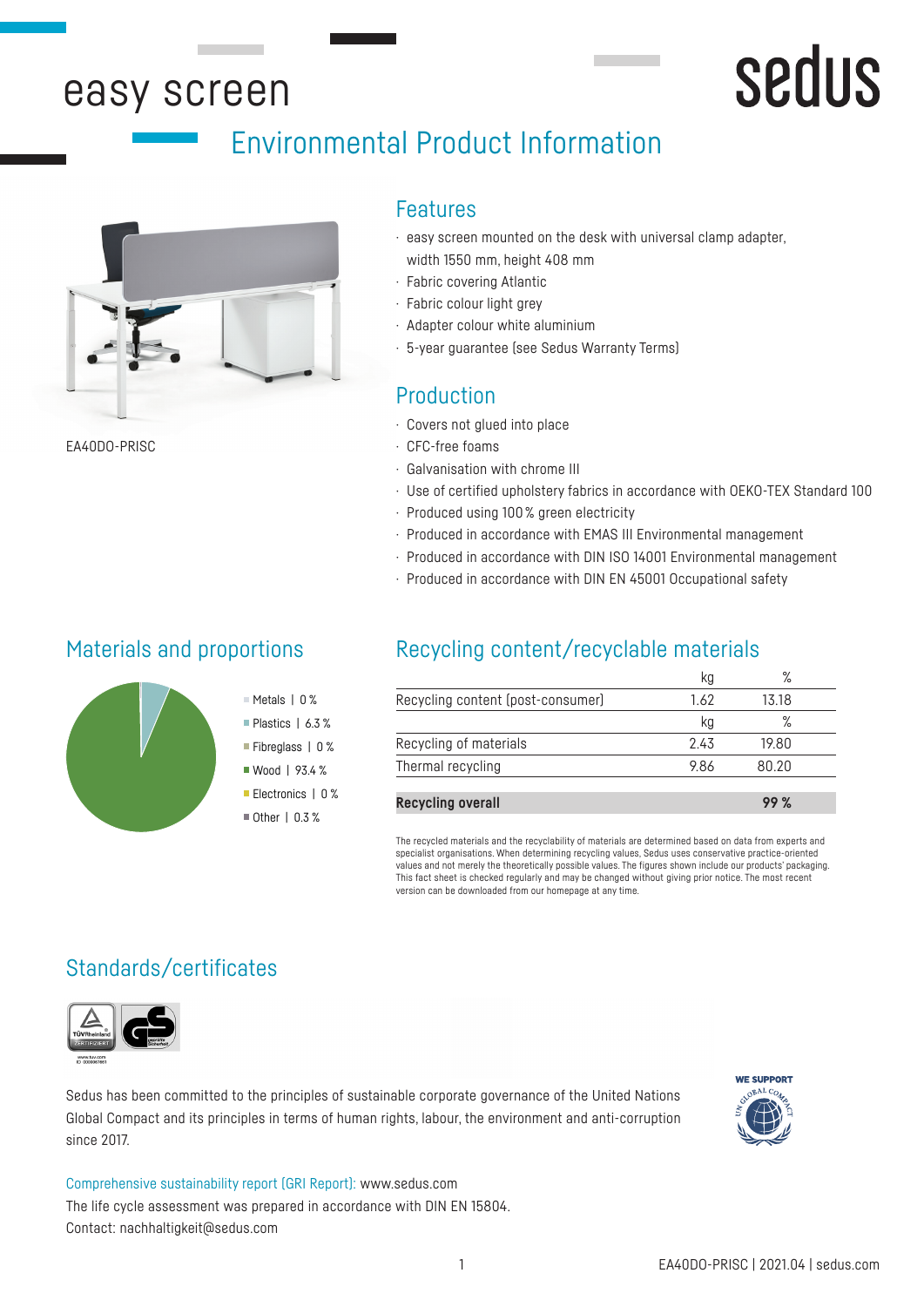# easy screen Environmental Product Information

# sedus

93.4 %



# **Statement**

We develop products which bring together first-class quality, design, ergonomics, durability as well as ecological and economic standards in a balanced and unmistakable way – perfectly in line with our customers' needs. To this end, we set high standards for each life phase of the product.

We purchase around two thirds of the steel. aluminium and wood which we require to produce our products in Germany and almost all the rest from Europe, this helps us to avoid long delivery routes whilst, at the same time, boosting the local economy. We use materials which have been tested and assessed with respect to potentially adverse effects on human health and the environment.

# REACH Regulation

This product contains no substances as per the candidate list of the REACH Regulation, Annex XIV, above the limit value of 0.1 % mass percent.

# Electrical appliance law

WEEE Reg No. DE 15163456 Electrical components were registered by Sedus or our suppliers as per the Electrical appliance law.

## **Materials**

Composition of the materials used for the model: EA40DO-PRISC Reference quantity: 1 unit

### **Plastics**

|            | κg   | $\circ$<br>70 |  |
|------------|------|---------------|--|
| PET        | 0.40 | 3.98          |  |
| <b>PVC</b> | 0.23 | 2.31          |  |
|            |      |               |  |

6.3 %

#### Wood

| Chipboard |  |  |
|-----------|--|--|
|           |  |  |

| Other materials   |       |      |  |
|-------------------|-------|------|--|
|                   | kg    | ℅    |  |
| Metals            | 0.00  | 0.00 |  |
| Fibreglass        | 0.00  | 0.00 |  |
| Electronics       | 0.00  | 0.00 |  |
| Various materials | <0.10 | 0.28 |  |
|                   |       |      |  |
| 0.3%              |       |      |  |
|                   |       |      |  |

**Total weight (without packaging) 10.05 kg**

Disclaimer: The material list given may not include all the materials used in this product (e.g. adhesives, coatings, residues etc.).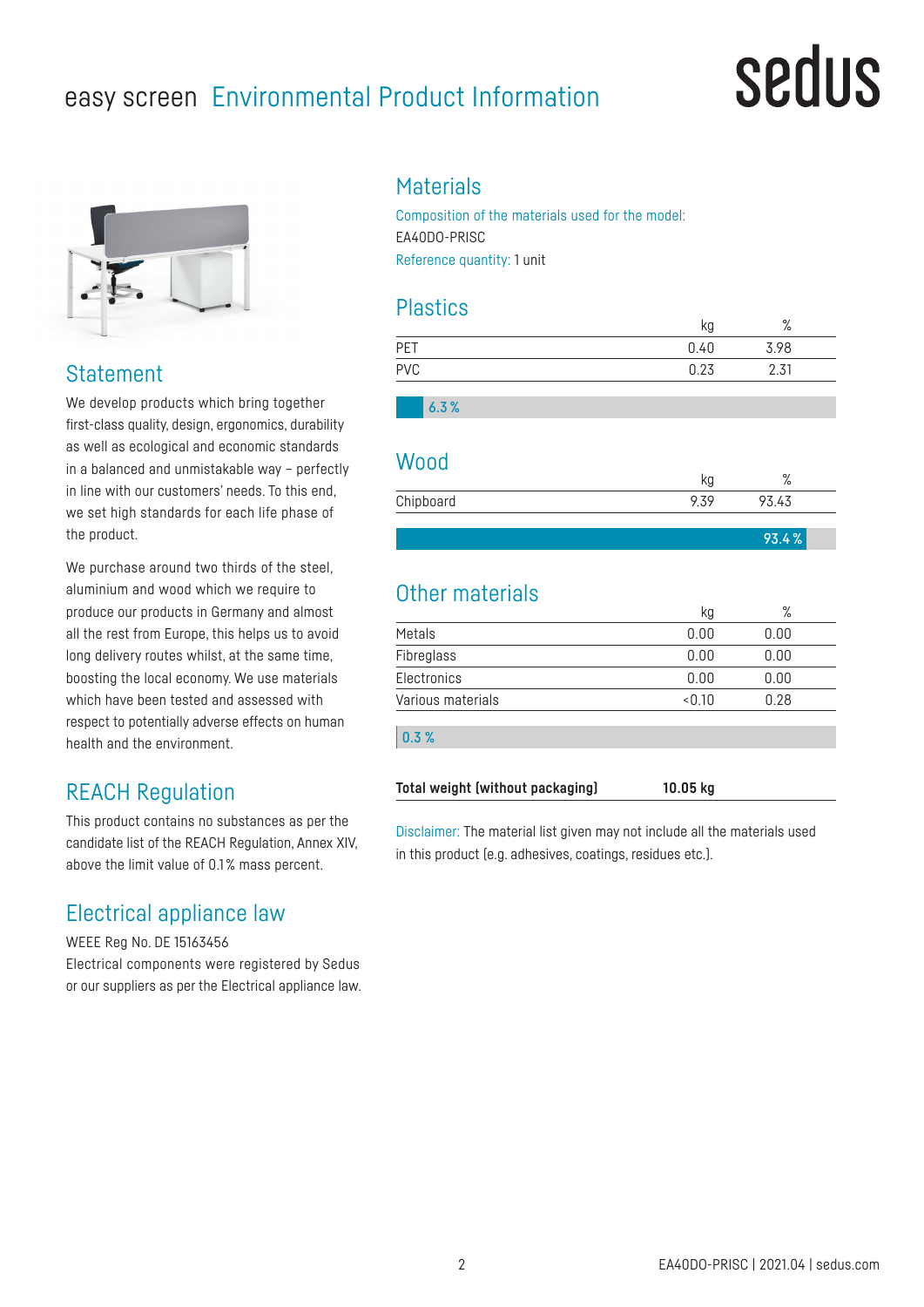# easy screen Environmental Product Information

# sedus

# Material cycle



# Global warming potential within the product life cycle



# Procurement and transport

It is always in Sedus' interest to purchase resources and production means from nearby partners whenever this is economically viable. Communication is easier, there are no customs duties or currency risks and shorter shipping routes are less harmful for the environment. That's why, our most important supplier country is Germany followed by other European states. The percentage of deliveries from non-European countries was less than 3% in 2018. The proximity of the suppliers results in short shipping routes.

# Production

Sedus is characterised by its impressive vertical range of manufacture. Key, environmentally relevant processes thus take place in our production facilities which are subject to regular certification.

# Waste management and recycling

Sedus works exclusively with certified specialist disposal firms which it audits at regular intervals. It has worked closely with a complete disposer since 2013. We recycle paper, cardboard, plastic, glass, wood and metal at all sites. To avoid waste, the rejection rate during the production process is monitored and continually improved.

# Creator of the life cycle assessment

thinkstep AG, Hauptstraße 111-113, 70771 Leinfelden-Echterdingen, Germany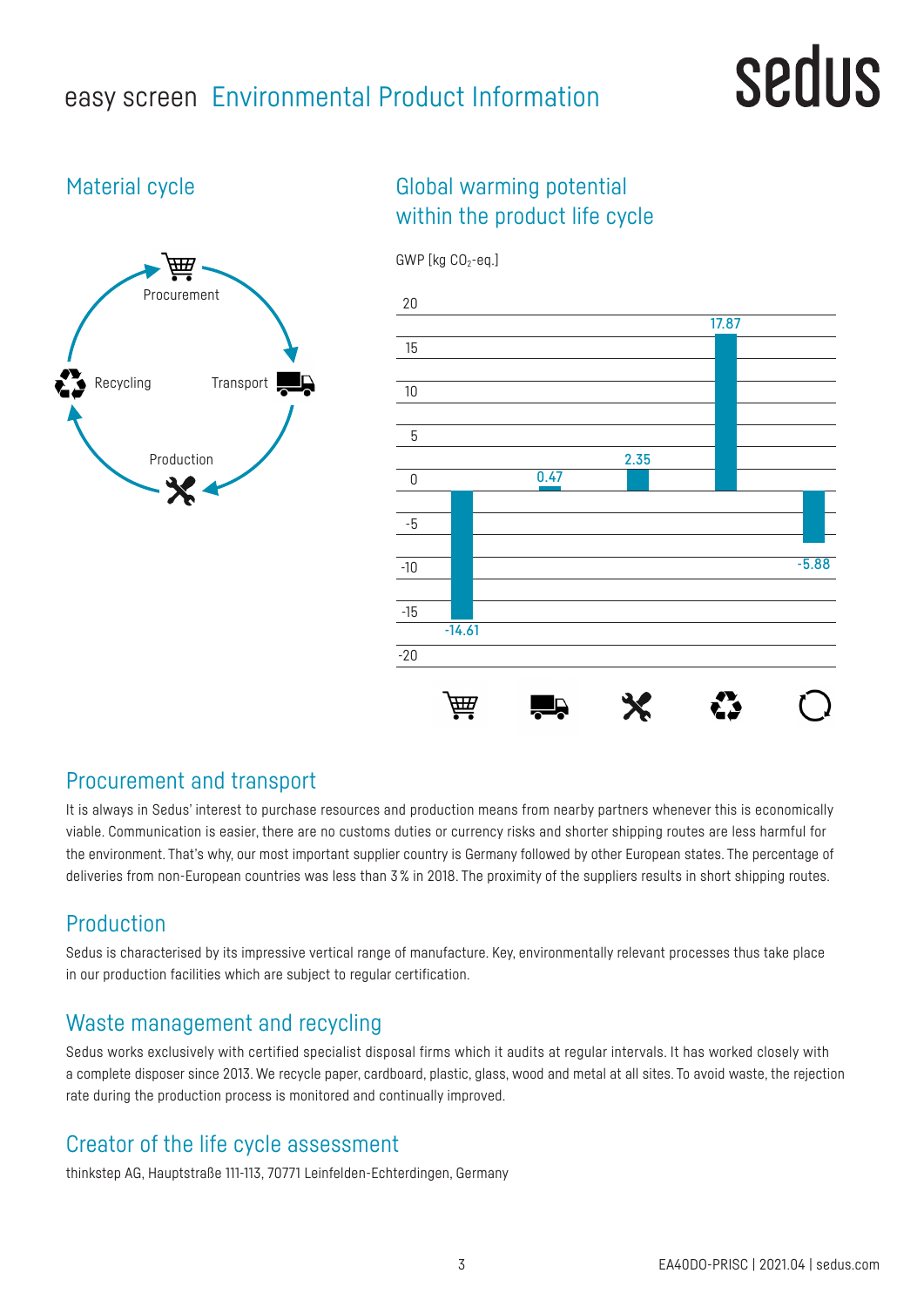# easy screen Environmental Product Information

# sedus

| Life cycle                                                                                                                    |                       | 声音メ           |                | Ŵ              |               |
|-------------------------------------------------------------------------------------------------------------------------------|-----------------------|---------------|----------------|----------------|---------------|
| <b>ENVIRONMENTAL IMPACTS</b>                                                                                                  | <b>Unit</b>           | $A1 - A3$     | C <sub>3</sub> | C <sub>4</sub> | D             |
| <b>GWP</b> Global warming potential                                                                                           | [kg $CO2$ -eq.]       | $-1.18E + 01$ | $1.79E + 01$   | 4.46E-04       | $-5.88E+00$   |
| <b>ODP</b> Ozone depletion potential                                                                                          | [ $kg$ CFC-11-eq.]    | 9.67E-11      | 3.90E-12       | 1.01E-16       | $-7.18E - 14$ |
| <b>AP</b> Acidification potential                                                                                             | [ $kg SO2 - eq.$ ]    | 2.22E-02      | 5.24E-03       | 2.64E-06       | $-9.19E - 03$ |
| <b>EP</b> Eutrophication potential                                                                                            | [kg $PO_4^{3-}$ -eq.] | 4.92E-03      | 7.12E-04       | 3.64E-07       | $-1.02E - 03$ |
| <b>POCP</b> Photochemical ozone creation potential                                                                            | [kg ethene-eq.]       | 9.79E-03      | 2.52E-04       | 2.05E-07       | $-7.57E - 04$ |
| ADPE Abiotic depletion potential for non fossil resources                                                                     | [kg Sb-eq.]           | 4.38E-06      | 9.59E-07       | $1.71E-10$     | $-9.71E - 07$ |
| <b>ADPF</b> Abiotic depletion potential for fossil resources                                                                  | [MJ]                  | $1.22E + 02$  | $6.43E + 00$   | 5.76E-03       | $-8.53E+01$   |
| <b>RESOURCE USE</b>                                                                                                           | <b>Unit</b>           | $A1 - A3$     | C <sub>3</sub> | C <sub>4</sub> | D             |
| <b>PERE</b> Use of renewable primary energy<br>excluding renewable primary energy resources<br>used as raw materials          | [MJ]                  | $1.77E + 02$  | $1.70E + 02$   | $7.41E - 04$   | $-1.87E + 01$ |
| <b>PERM</b> Use of renewable primary energy<br>resources used as raw materials                                                | [MJ]                  | $1.69E + 02$  | $-1.69E + 02$  | $0.00E + 00$   | $0.00E + 00$  |
| <b>PERT</b> Total use of renewable primary energy resources                                                                   | [MJ]                  | $3.46E + 02$  | $1.17E + 00$   | $7.41E - 04$   | $-1.87E + 01$ |
| <b>PENRE</b> Use of non renewable primary energy<br>excluding non renewable primary energy resources<br>used as raw materials | [MJ]                  | $9.79E + 01$  | $3.85E + 01$   | 5.98E-03       | $-1.04E + 02$ |
| <b>PENRM</b> Use of non renewable primary energy                                                                              |                       |               |                |                |               |

| <b>PENRM</b> Use of non renewable primary energy<br>resources used as raw materials | [MJ]                       | $3.11E + 01$ | $-3.11E + 01$ | $0.00E + 00$ | $0.00E + 00$  |
|-------------------------------------------------------------------------------------|----------------------------|--------------|---------------|--------------|---------------|
| <b>PENRT</b> Total use of non renewable<br>primary energy resources                 | [MJ]                       | $1.29E + 02$ | $7.37E + 00$  | 5.98E-03     | $-1.04E + 02$ |
| <b>SM</b> Use of secondary material                                                 | [kg]                       | $0.00E + 00$ | $0.00E + 00$  | $0.00E + 00$ | $0.00E + 00$  |
| <b>RSF</b> Use of renewable secondary fuels                                         | [MJ]                       | 1.03E-09     | 2.17F-21      | 9.06E-26     | $0.00E + 00$  |
| NRSF Use of non renewable secondary fuels                                           | [MJ]                       | 1.30E-08     | $2.55E-20$    | 1.06E-24     | $0.00E + 00$  |
| <b>FW</b> Use of net fresh water                                                    | $[{\sf m}^{\mathfrak{z}}]$ | 7.66E-02     | 4.53E-02      | 1.14E-06     | $-2.20E - 02$ |

| <b>OUTPUT FLOWS AND WASTE CATEGORIES</b> | <b>Unit</b> | $A1 - A3$    | C <sub>3</sub> | C <sub>4</sub> | D             |
|------------------------------------------|-------------|--------------|----------------|----------------|---------------|
| <b>HWD</b> Hazardous waste disposed      | [kg]        | 1.85E-06     | 2.45E-08       | $1.03E-10$     | $-4.20E - 08$ |
| <b>NHWD</b> Non hazardous waste disposed | [kg]        | 1.86E-01     | $1.22E + 00$   | 2.80E-02       | $-4.14E-02$   |
| <b>RWD</b> Radioactive waste disposed    | [kg]        | 2.64E-03     | 3.74E-04       | 8.67E-08       | $-7.45E - 03$ |
| <b>CRU</b> Components for re-use         | [kg]        | $0.00E + 00$ | $0.00E + 00$   | $0.00E + 00$   | $0.00E + 00$  |
| <b>MFR</b> Materials for recycling       | [kg]        | $0.00E + 00$ | $0.00E + 00$   | $0.00E + 00$   | $0.00E + 00$  |
| <b>MER</b> Materials for energy recovery | [kg]        | $0.00E + 00$ | $0.00E + 00$   | $0.00E + 00$   | $0.00E + 00$  |
| <b>EEE</b> Exported electrical energy    | [MJ]        | $0.00E + 00$ | $2.21E + 01$   | $0.00E + 00$   | $0.00E + 00$  |
| <b>EET</b> Exported thermal energy       | [MJ]        | $0.00E + 00$ | $4.98E + 01$   | $0.00E + 00$   | $0.00E + 00$  |